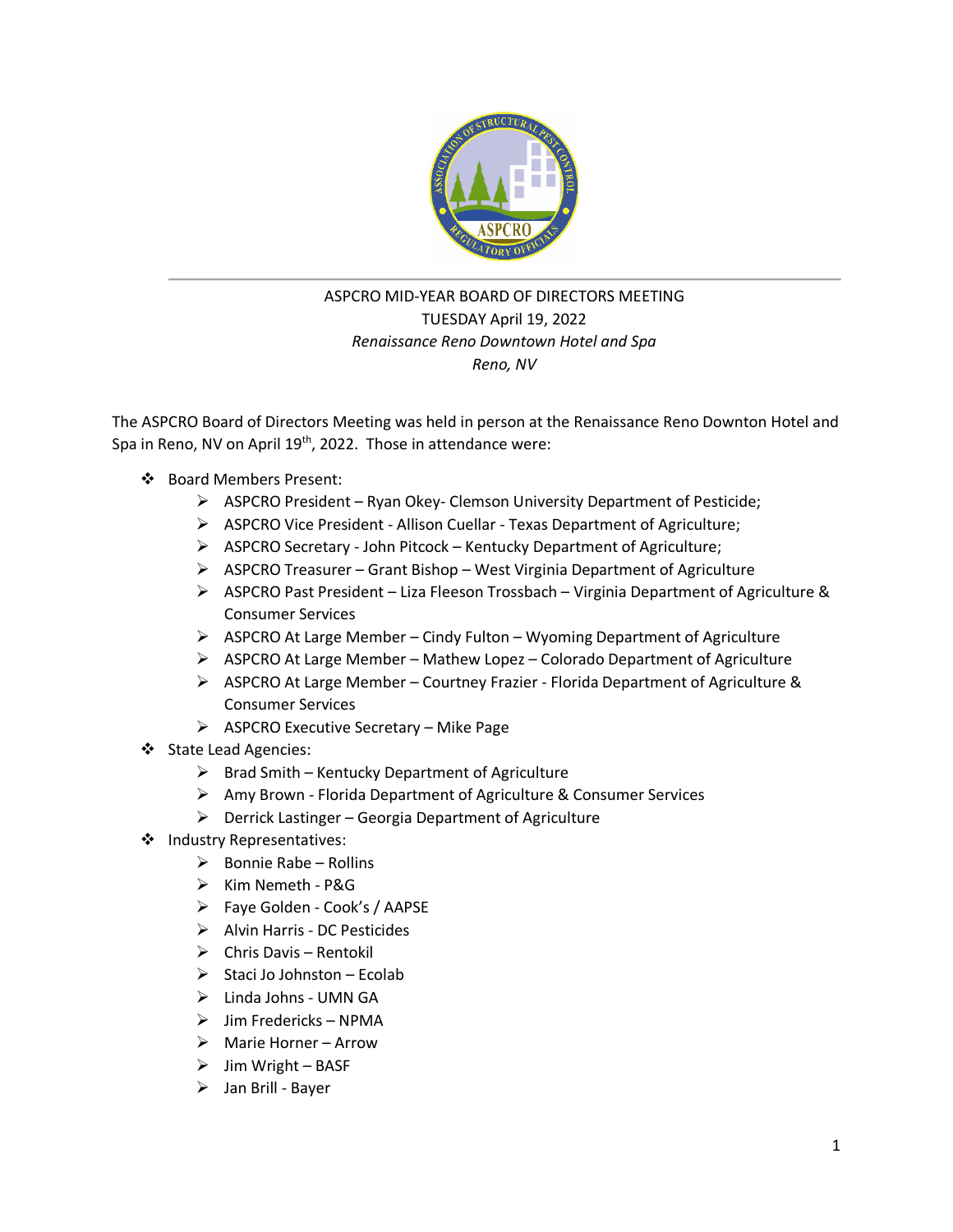President, Ryan Okey calls the meeting to order. Introductions were heard from the Board and all attendees.

Ryan Okey recognizes At Large Member, Cindy Fulton for her upcoming retirement thanking her for her service to ASPCRO.

## **Treasure's Report - Grant Bishop**

- ❖ Accounts
	- o Checking Account \$44,548.49
	- o CD \$22,892.45
- ❖ Grant notified everyone the annual meeting sponsorship funds from 2020 were used for virtual meeting coordination services for the 2021 Annual Meeting.
- ❖ The most activity over the last year involved the collection of annual dues from member states.

**Motion made** to approve - Cindy Fulton

Motion Seconded – Allison Cuellar

Motion passed unanimously

### **Planning Committee Report – Allison Cuellar**

Annual Meeting August 15-19 Minneapolis, MN (The Graduate)-

- ❖ Rough Itinerary
	- ➢ Monday- Travel Day
	- ➢ Tuesday- Free Inspector Training, Committee Meeting, and evening welcome reception
	- $\triangleright$  Wednesday-Friday general session
	- $\triangleright$  Thursday-Pest Tour location TBD followed by an evening reception
	- $\triangleright$  Friday- General session wraps up at noon and traveling home
	- $\triangleright$  Ryan Okey shares with the membership that as a board we have decided to make the Inspector Training at the ASPCRO annual meeting a regular event. The board also decided to have the ASPCRO Past President chair the Inspector Training committee.

### **2021 Annual Board of Directors Meeting Minutes – Allison Cuellar**

**Motion made** to approve minutes – Liza Fleeson Trossbach

Motion Seconded – Cindy Fulton

Motion passed unanimously

Minutes available for review on our website [www.aspcro.org](http://www.aspcro.org/)

### **Executive Secretary Report – Mike Page**

- ❖ Filing the articles of incorporation was completed in February 2022.
- ❖ Annual Dues reminder went out January 20, 2022, along with a revised Dues Letter and invoice. The process for paying membership dues has been slightly simplified with embedded links to Authorize.net account services directly on the Members Page. Currently 28 states have paid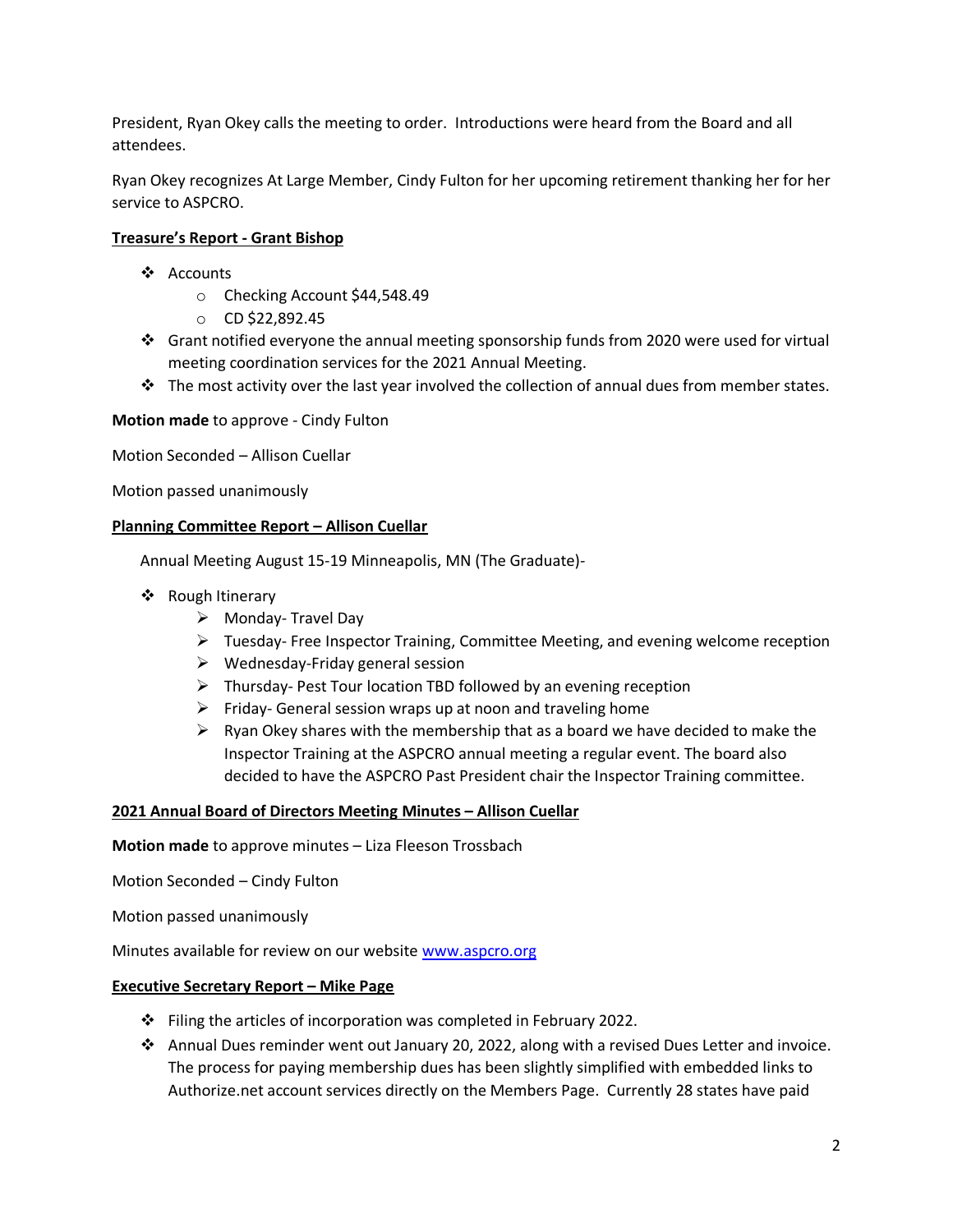dues. A reminder email has not been sent to date. Status of states listed in good standing can be found at [https://aspcro.org/members/.](https://aspcro.org/members/)

❖ Notice of the Annual Conference has not yet been distributed. However, dates and information related to the meeting have been posted on the website's home page (marquee) and at [https://aspcro.org/meetings.](https://aspcro.org/meetings)

## **Committee Reports:** Reports can be viewed on ASPCROs website

- ❖ Communication Committee Mike Page
	- ➢ Website Review
		- Suggestions for improvements were mentioned. Key among them were timeliness of information on the website. Aesthetics appear to be satisfactory although changing images posted on the About Us page should be updated periodically. Use of images taken during ASPCRO meetings is also an important consideration. With few exceptions, the website still allows users to locate documents within 3-clicks (stated goal of the website's design).
	- ➢ SOP Development
		- Work toward developing a manual delineating the duties and responsibilities of the Executive Secretary position continues. The goal is to provide future ExecSecs with a manual of how-to responsibilities given the position's critical importance in communicating information to the membership and industry partners as well as website and document management. A list of current and planned SOP's is below.
			- 001 SOP Template
			- 002 File Naming Convention
			- 003 Filing Articles of Incorporation
			- 004 Official Communications Members/Industry
			- 005 Login Procedures
			- 006 ASPCRO Files
			- 007 Authorize.net Actions & Updates
			- Website Editing (planned)
			- Website Page Creation (planned)
			- Official Calendar of Events (planned)
			- Document Management/Strategy (planned)
			- OneDrive/iDrive Account Access (planned)
			- ASPCRO Sponsorships (planned)
	- ➢ Videos on Homeowner Page
		- The idea is to post short informational video that explain specific issues related to structural pest control and other non-agricultural related topics.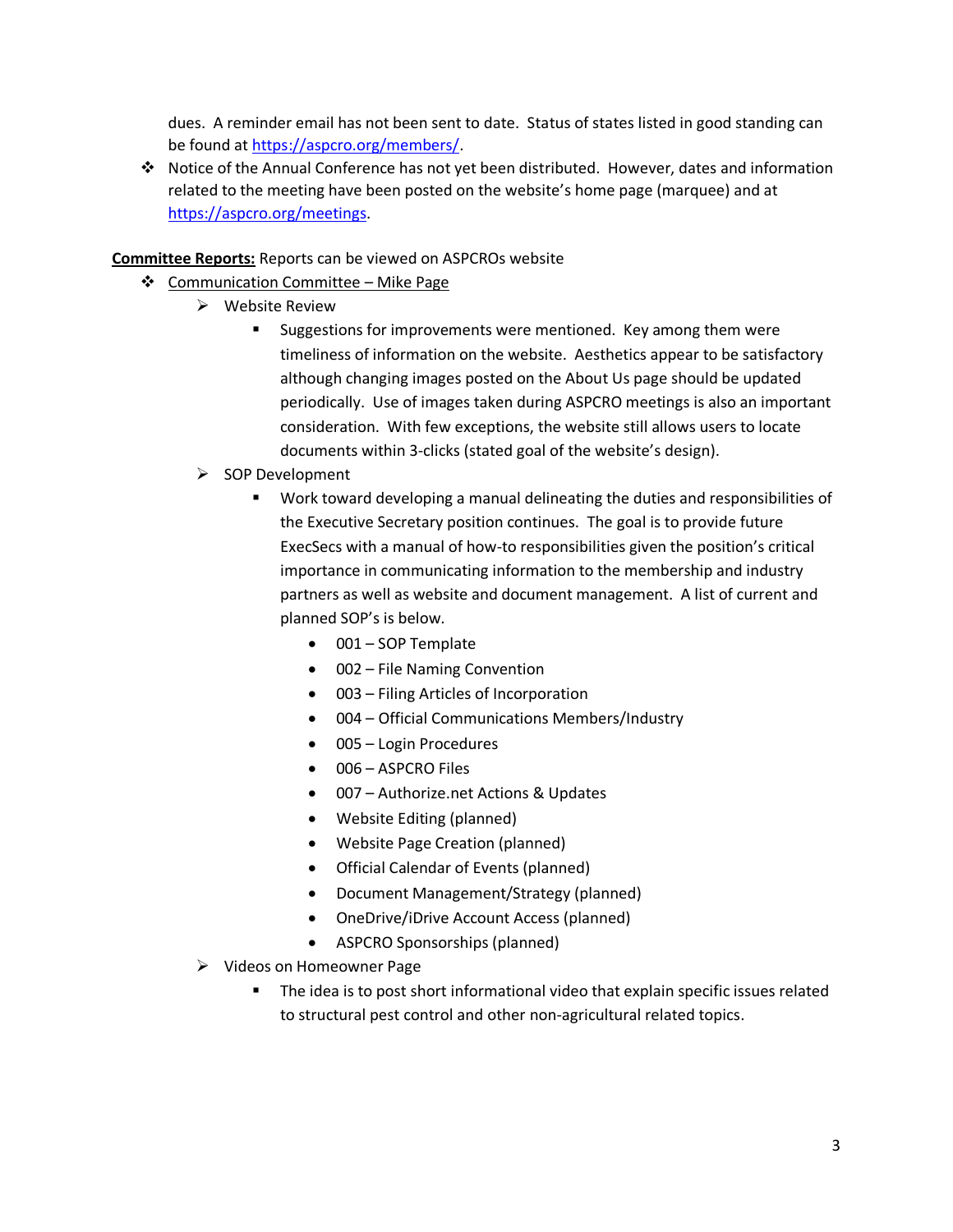- $\triangleright$  Search Functionality
	- The desire to build a search functionality into the ASPCRO website remains an important goal.
- ➢ Alternate Webmaster
	- The committee has identified the need for a backup/alternate webmaster, familiar with website management or willing to learn, how to assist with developing and strategically designing website pages. **Brian Kennedy (AZ)** "agreed" to serve as an alternate webmaster.
- ❖ Building Code Committee Grant Bishop
	- $\triangleright$  The Building Code Committee convened in person on April 19, 2022, prior to the Board of Directors Midyear Meeting in Reno, NV. Topics of discussion included revisions to the ASPCRO Spray Polyurethane Foam White Paper, continued efforts to revise the International Code Council Energy Codes that address spray foam and a Demonstration Project Reporting Detection of Subterranean Termite (Blattodea: Rhinotermitidae) Infestation and Spray Polyurethane Foam.
	- $\triangleright$  In 2019 ASPCRO finalized a Spray Polyurethane Foam Insulation White Paper. The document advises state lead agencies to work with their building code officials to insert building code provisions for inspection gaps in spray foam applied in crawl space to allow for inspection of termite activity. The group agreed to revise the document with similar language to successful code revisions in GA. The amended version provides for a visible inspection of the foundation and framing interface (FFI) of a crawl space and basement construction. To allow for inspection it is recommended rigid foam be used and the airspace leaks be sealed with caulk. The Building Code Committee will send the revised paper to the Board of Directors for review and approval for posting on ASPCRO's web site.
	- ➢ Via membership with International Code Council the Building Code Committee will continue efforts to revise International Energy Codes with language to allow for inspection of the FFI as noted above and outlined in the Spray Foam White Paper. A unified front from ASPCRO and NPMA to encourage this revision was suggested as we move forward.
	- $\triangleright$  The committee agreed to update the Hot Topics section of the web site to include a link to Demonstration Project Reporting Detection of Subterranean Termite (Blattodea: Rhinotermitidae) Infestation and Spray Polyurethane Foam. Brian Forschler, Department of Entomology, University of Georgia, Athens, Georgia 30602 USA. J. Entomol. Sci. 57(1): 138–144 (January 2022)
	- ➢ Work on ICC International Energy Conservation Codes on potential revisions.
	- ➢ Comments:
		- Derrick asks if any states are looking to make changes
			- Faye Golden AL is considering changes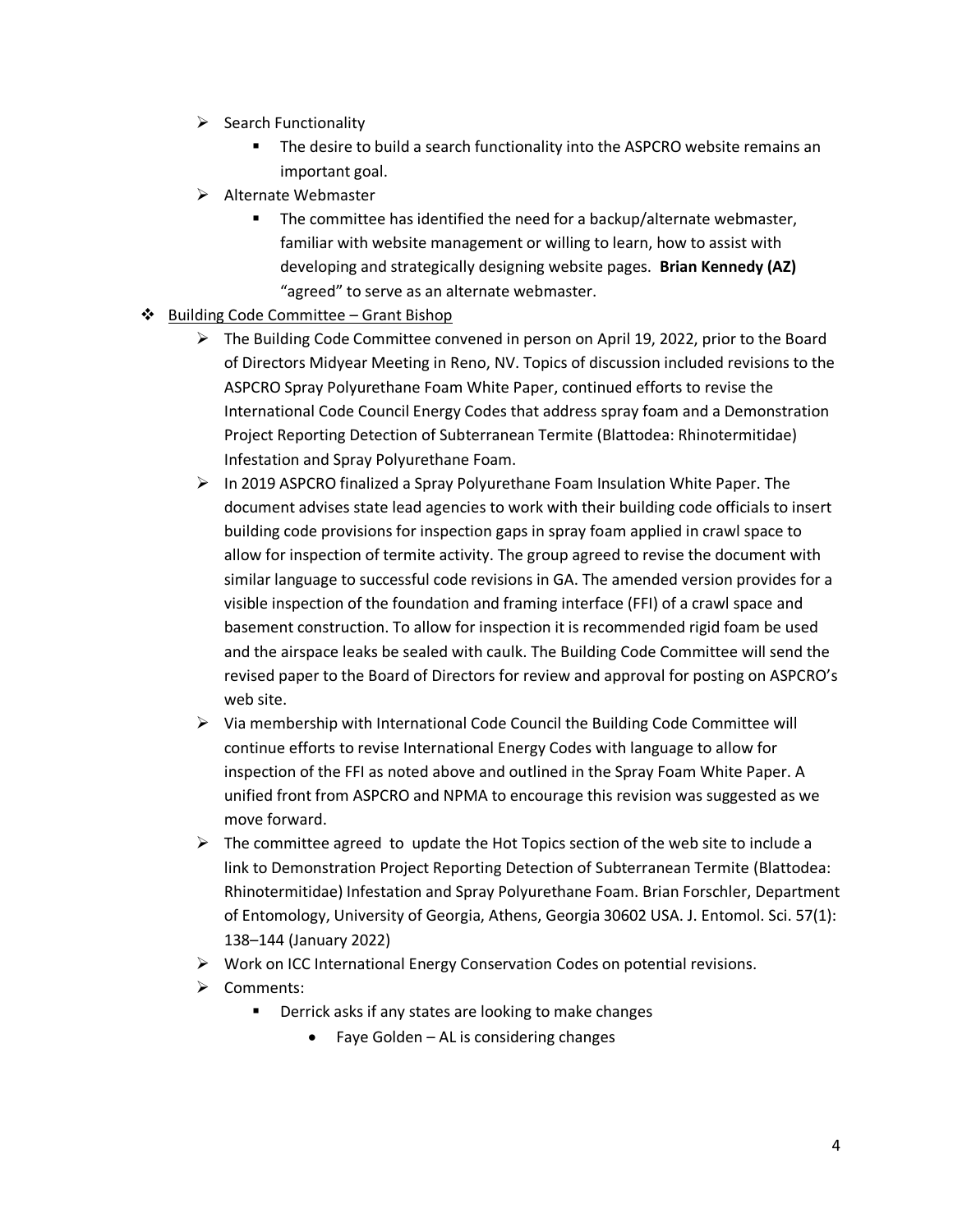## ❖ Structural Fumigation – Derrick Lastinger

- ➢ New Members
	- Ken Everett (CA)
	- Tory Matsumura (HI)
	- Derek Johnson (Cardinal Professional Products)
	- Chris Davis (Rentokil)
- $\triangleright$  The Committee met several times regarding the Sulfuryl Fluoride Draft Interim Re-entry Mitigation Measures Memorandum in response to the Office of Inspector General (OIG) audit.
- $\triangleright$  Registration Review
	- SFC is routinely communicating with OPP as they finalize risk assessments and preliminary interim decisions for the structural/commodity fumigants.
	- SFC continues to offer and provide resources and assistance to EPA for training needs and discussion regarding the state regulation and the use of the structural/commodity fumigants.
	- ASPCRO has worked with NPMA to host 4 fumigation workshops for EPA pesticide reevaluation scientists. (Over 50 US EPA staff participated in these workshops)
- ➢ Air Permits
	- SFC started a dialogue with the Mid-Atlantic Regional Air Management Association (MARAMA) which is made up of 11 states.
	- After US EPA issued the draft mitigation measures on May 25th, ASPCRO reached out to MARAMA to make them aware of the memo and ask if they planned to discuss. No communications have been received.
- ➢ PERC
	- SFC worked with Sandra McDonald on the PERC Non-soil fumigant project.
	- Several SFC members served on the PERC project workgroup.
	- ASPCRO assisted with the learning objective ranking survey
	- The NSF Exam workgroup finalized the test blueprint and reviewed the manual and writing examination questions.
- ❖ Inspector Training George Saxton Chair (Not Present), Report given by Ryan Okey
	- $\triangleright$  The second annual inspector training was announced to the membership.
	- $\triangleright$  The training will be limited to 30 participants.
	- $\triangleright$  Nominees must be ASPCRO members and will receive free registration to attend the full ASPCRO annual meeting/general sessions.
	- ➢ All nominations for the training are due back to Mike Page by **June 6th** .
- ❖ Public Health No Report Given
- ❖ Rodenticide Alvin Harris
	- $\triangleright$  For the mid-year meeting, the Rodenticide committee anticipated focusing primarily on the EPA's expected Proposed Interim Decisions (PIDs) for the rodenticides scheduled to be issued in early 2022. The Office of Pesticide Programs, Biological and Economic Analysis Division (OPP-BEAD) is currently in the process of analyzing the usage and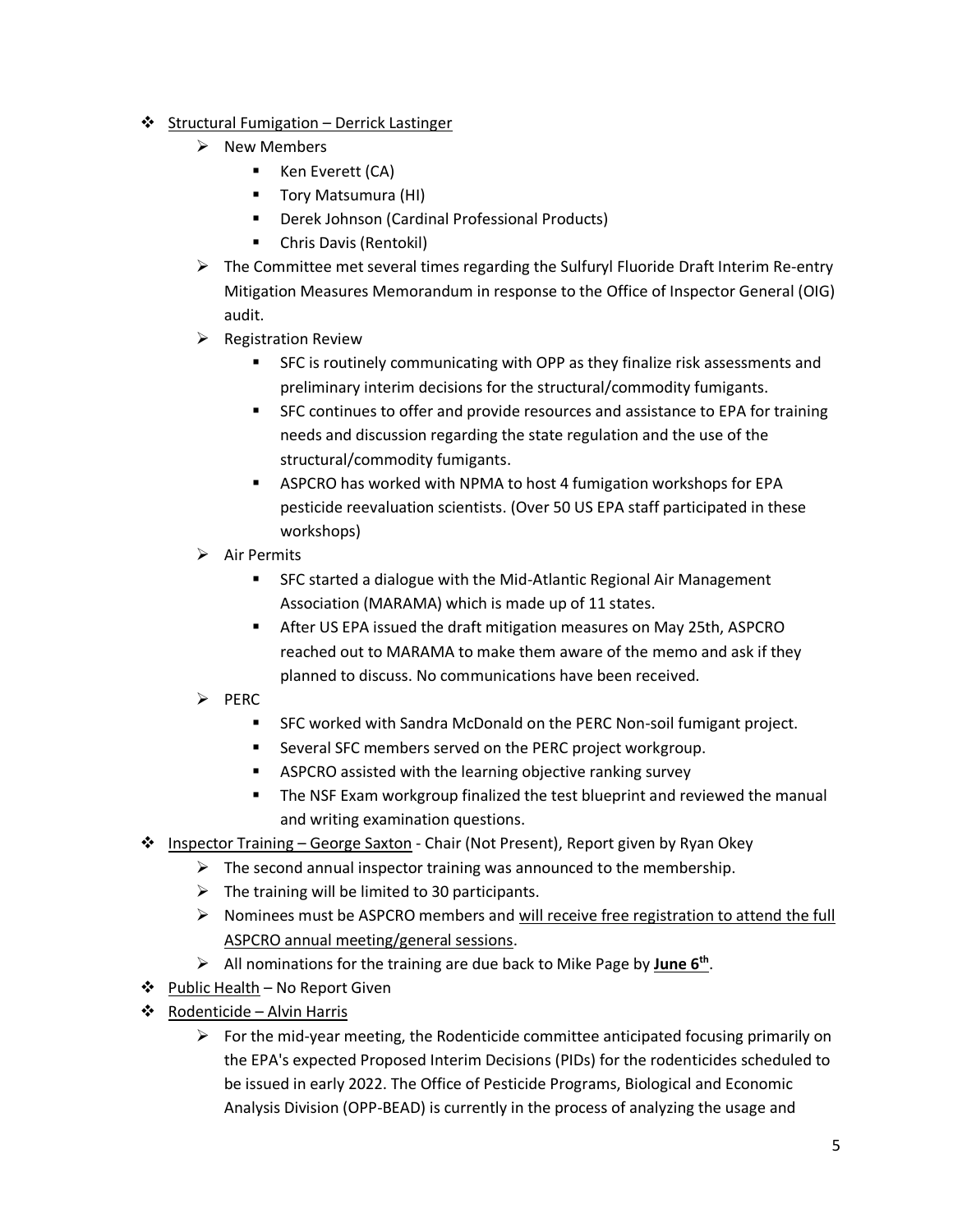benefits of rodenticides proposal to make all bulk rodenticides Restricted Use Products (RUP). The PID was not issued, and it is expected to be issued later this year, 2022.

- $\triangleright$  Dr. Jim Fredericks gave a brief synopsis of where EPA is on the forthcoming PID. After several exchanges of ideas and suggestions regarding how the proposed PID may affect both the regulators and regulated entities, Ryan Okey proposed that ASPCRO will send out a short survey regarding the possible impact this may have on the State Lead Agencies certification programs.
- $\triangleright$  The meeting adjourned with the understanding that once EPA announces the PID release, the committee will immediately convene a called meeting.
- ➢ Comments:
	- Jim Fredricks makes the comment, "EPA has thoughts and plans to propose Restricted Use labels for all rodenticides. It is unofficial at this moment and has only been talked about"
- ❖ Pest Management in Schools Allison Cuellar
	- $\triangleright$  White paper on pesticides and children at schools A draft white paper was shared with committee members. This paper communicates how pesticides are registered and information on how to evaluate safety/risk of pesticide applications at schools. During the next meeting in June or July 2022, we'll discuss revisions to the paper. The paper will be emailed to all attendees.
	- $\triangleright$  Survey A new survey will be done using the previous survey from 2014 as a basis and increasing question related to licensing. The committee discussed licensing in different states for applications at schools. Cindy (WY) offered to share a template of a letter WDA created and sent to school superintendents suggesting they license their staff making applications and offering training for applicators at schools. Wyoming has seen success from the letters. Mike offered to assist in creating the survey. The draft survey will be shared during the next meeting in June or July.
	- $\triangleright$  Suggestions received from committee members
		- Derrick shared Georgia was able to get an EPA grant to do outreach with elementary students. They discuss pesticides and bugs in an age appropriate way.
		- Mike suggested making short videos of information meant for schools for the ASPCRO website. It was suggested and agreed this effort would be improved with the help of the PSEP community in states.
- ❖ Structural Remediation Clint Shettle (No report given at meeting but the following was submitted by Clint Shettle as a report.)
	- $\triangleright$  The SRC Chair met virtually on Tuesday, April 12, 2022 with Tom Smith and Mike Cameron of the National Pesticide Safety Education Center (NPSEC) to further discuss options and test drive a possible webpage based RemediaPedia concept that Mike Cameron created.
	- $\triangleright$  In the April 12, 2022 Zoom call, arranged by NPSEC's Ms. Courtney Weatherbee, NPSEC's Tom Smith and Mike Cameron and SRC Chair, Clint Shettle walked through a draft website concept for RemediaPedia. The website based format does offer some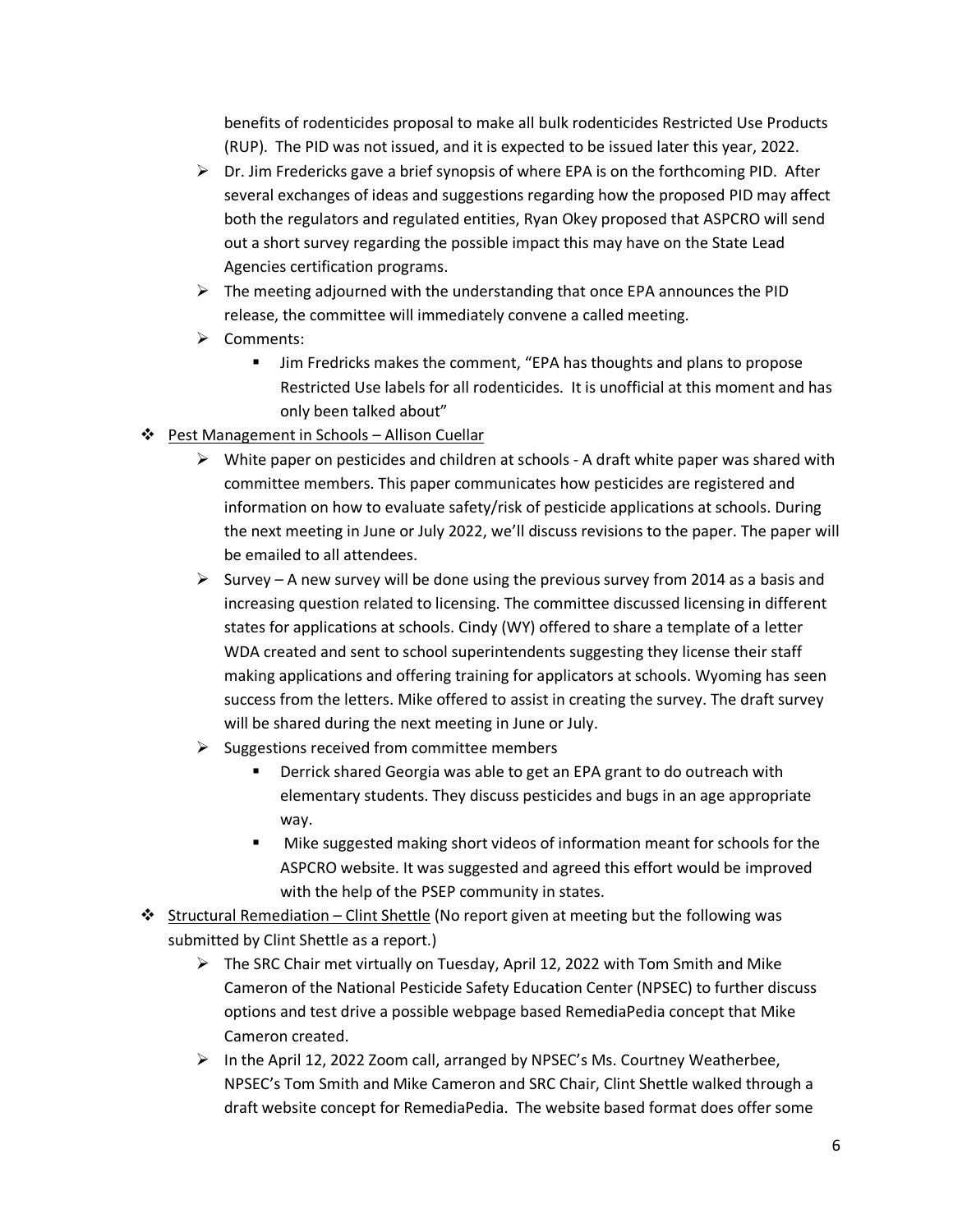features and versatility that a simple downloaded file would not. The ability to rank references in multiple categories simultaneously remains a challenge. If RemediaPedia were website based, the "search-ability" and internet accessibility are greatly increased. The stumbling block at this point for either the downloadable file version or the website-based version is the limited data entered into the RemdiaPedia thus far.

- $\triangleright$  NPSEC and the SRC plan to meet again in the near future to discuss progress and improvements.
- $\triangleright$  The next step will be to put together (a "starter set" of) references to place into RemediaPedia.
- ➢ NPSEC's willingness to help is very much appreciated and recognized.
- $\triangleright$  We are still in need of structural remediation references to populate RemediaPedia. If you or someone you know, is aware of a reference or references that have been useful in the structural remediation of pesticides, please contact the SRC.
- ❖ Termiticide Label Review Ryan Okey
	- $\triangleright$  The TLRC is communicating with the EPA pesticide registration division on a future meeting.
	- $\triangleright$  They also have plans to organize a meeting to introduce new members of both the committee and the EPA. The intent is to open up a dialogue between the two parties and revisit the MOU between the EPA and ASPCRO.

### **Motion made** to accept – Grant Bishop

Motion Seconded – Cindy Fulton

Motion passed unanimously

### **New Business-**

- ❖ Preemption Issues Ryan Okey, Jim Fredericks
	- $\triangleright$  As of now, 46 States have Preemption at the state level
	- $\triangleright$  A pesticide preemption bill (HR 7266) was introduced in the House of Representatives yesterday by Representative Rodney Davis (IL-13). This bill would codify federal pesticide preemption as the national standard, ensuring that the Environmental Protection Agency (EPA) and the state lead agency jointly regulate pesticide usage. It would preclude localities from regulating pesticides.
	- ➢ AAPCO and ASPCRO signed a letter to support HR 7266, the request to sign was submitted by NPMA. More than 100 organizations have already signed on in support.
- ❖ Sulfuryl Fluoride Label Changes Ryan Okey, Allison Cuellar, Derrick Lastinger, Jim Fredericks
	- $\triangleright$  Ryan Okey provided a summary of EPA's Sulfuryl Fluoride proposed interim decision (PID) released in May 2021
	- $\triangleright$  The comment period for the PID closed in September 2021
	- $\triangleright$  SLA members from ASPCRO's Structural Fumigation committee provided comment
	- ➢ ASPCRO and ASPCRO's structural fumigation committee continues to monitor for updates from EPA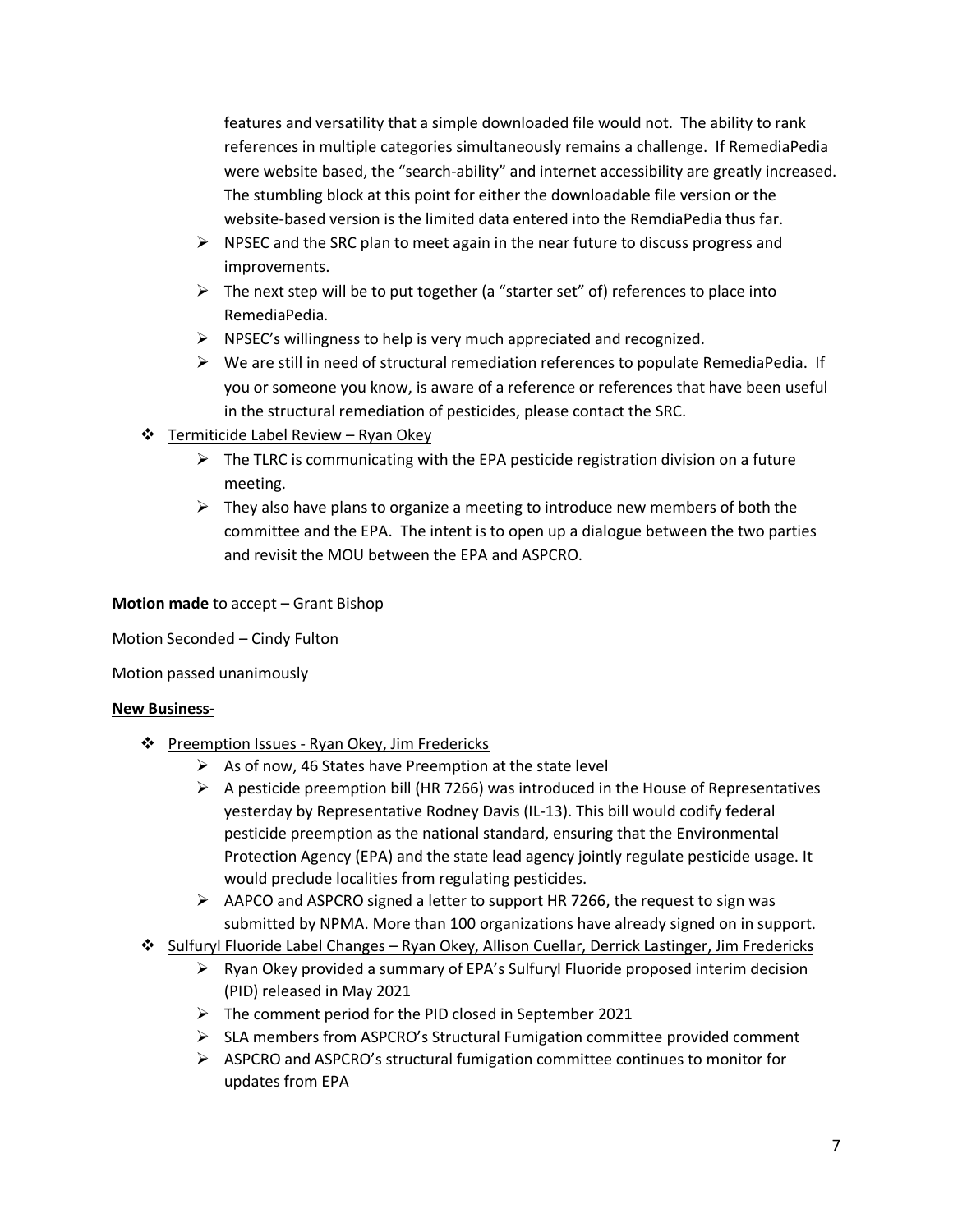- ❖ International Residential Building Code Grant Bishop, Ryan Okey
	- ➢ Spray Foam White Paper
		- Grant proposed draft revisions to include the following:
			- Inspection gap language to visual inspection of the foundation and framing interface (FFI).
			- The use of caulk to seal up airspace leaks and rigid foam in the FFI will allow for removal and visual inspection
			- The Building Code Committee will continue efforts to get this language into the international building codes, specifically the International Energy codes where insulation is addressed
- ❖ Termiticide Efficacy Model Regulations/Pretreat Rules Ryan Okey, Courtney Frazier
	- $\triangleright$  The TLRC and TSC have discussed the proposal to draft model regulations for the registration of termiticide.
	- $\triangleright$  Some states do not have the ability to request and review efficacy data to support the approval or denial of a termiticide registration.
	- $\triangleright$  The committees are currently reviewing the product performance requirements for public health pests that were recently incorporated into CFR.
- ❖ Rodenticide Registration Review Ryan Okey
	- ➢ ASPCRO is waiting to review the PIDs for rodenticide.
	- $\triangleright$  In anticipation of some of the proposals, the rodenticide committee is drafting a brief survey to identify how some changes would impact supervision, certification, and testing in SLAs.

## **Presenters from the Industry**

- ❖ RISE Kristin Scott
	- $\triangleright$  Hosting their Annual meeting this week
- ❖ National Association of State Departments of Agriculture (NASDA) Zach Gihorski
	- $\triangleright$  Focused heavily on Farm Bill discussions
		- What is going well?
		- What needs to be addressed?
	- ➢ Making sure they have EPA Funding for FIFRA Programs
	- $\triangleright$  Hosting Regional Meetings this summer please be on the lookout for invitations and attend if possible.
- ❖ Tribal Pesticides Program Council (TPPC) Mark Daniels
	- $\triangleright$  Recently focusing efforts on:
		- Pollinator Protection
		- Air quality in schools
		- Informing homeowners on proper treatment of cockroaches
		- Over use and misuse of disinfectants in schools
		- Prepared a issue paper for the EPA on Bed Bugs in Tribal communities